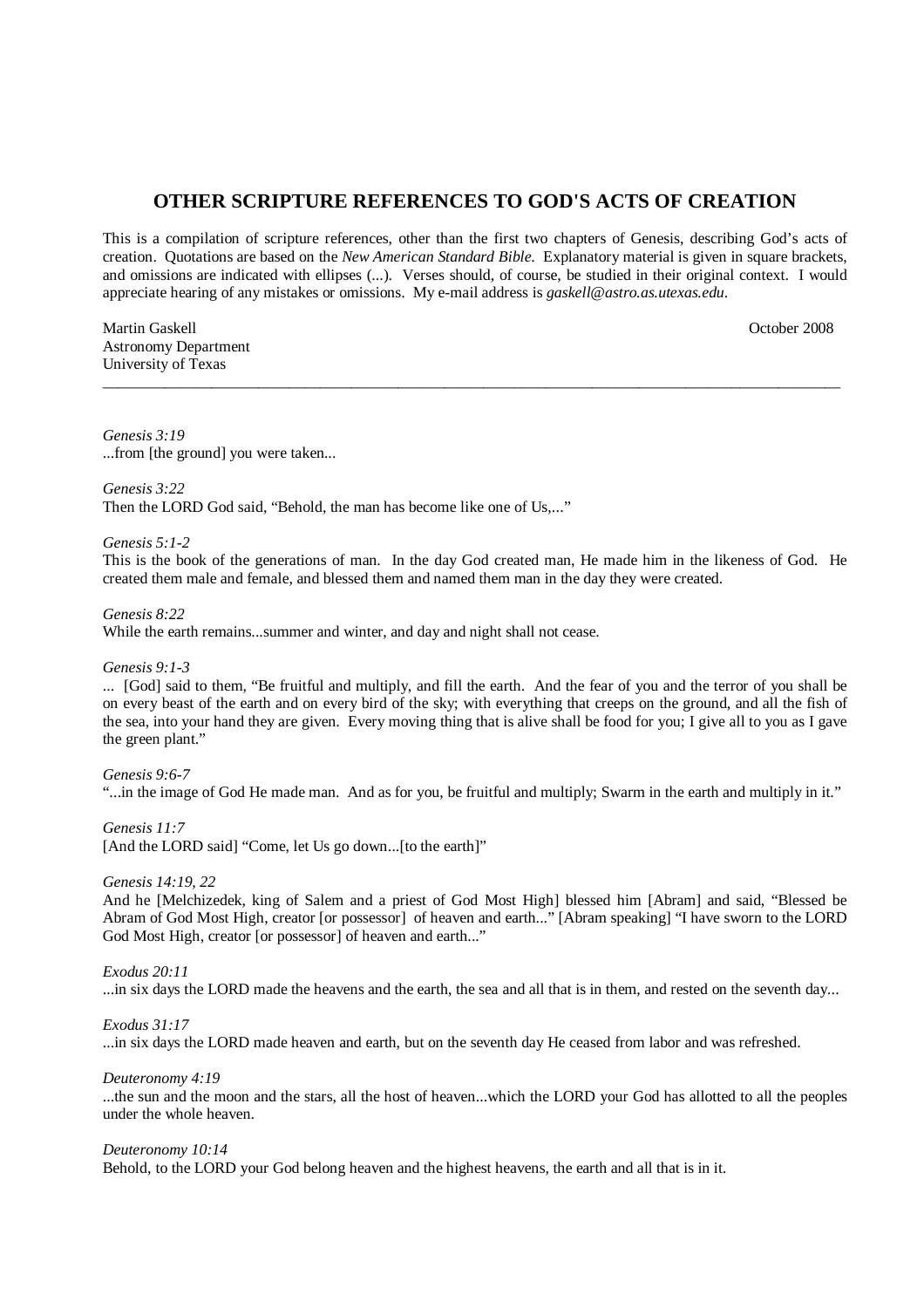*II Kings 19:15* 

[Hezekiah praying] "You [God] have made heaven and earth."

# *II Chronicles 2:12*

[Huram, king of Tyre, in a letter to Solomon] "Blessed be the Lord, the God of Israel, who has made heaven and earth..."

# *Nehemiah 9:6*

You alone are the LORD. You have made the heavens, the heaven of heavens with all their host, the earth and all that is on it, the seas and all that is in them and the heavenly host bows down before You.

# *Job 9:5-9*

[God] removes the mountains, they know not how...[God] makes the Big Dipper, Orion, and the Pleiades.

*Job 26:7*  [God] hangs the earth on nothing.

# *Job 26:10*

[God] has inscribed a circle on the surface of the waters, at the boundary of light and darkness.

# *Job 26:13*

By [God's] breath the heavens are made beautiful.

# *Job 38:4-11*

[Then the LORD answered Job out of the whirlwind and said,] "Where were you when I laid the foundation of the earth! Tell Me if you know understanding. Who sets its measurements, since you know? Or who stretched the line on it? On what were its bases sunk? Or who laid its cornerstone, when the morning stars sang together, and all the sons of God shouted for joy? Or who enclosed the sea with its doors, when bursting forth, it went out from the womb; when I made a cloud its garment, and thick darkness its swaddling band, and I broke My decree on it, and I set a bolt and doors, and I said 'Thus far you shall come, but no farther; and here shall your proud waves stop'?"

# *Psalm 8:3*

...Your heavens, the work of your fingers, the moon and the stars, which you have appointed...

# *Psalm 8:5-8*

You have made [man] a little lower than the angels [or God] and crown him with glory and majesty! You make him to rule over the works of your hands; you have put all things under his feet, all sheep and oxen, and also the animals of the field, the birds of the heavens, and the fish of the sea, whatever passes through the paths of the seas.

# *Psalm 19:1*

In [the heavens] [God] has placed a tent for the sun...

# *Psalm 24:1-2*

The earth is the LORD'S, and all it contains, the world and those who dwell in it. For He has founded it upon the seas, and established in upon the rivers.

# *Psalm 33:6,9*

By the word of the LORD the heavens were made, and by the breath of his mouth all their host...For He spoke, and it was done; He commanded, and it stood fast.

*Psalm 50:6*  The heavens declare His righteousness...

*Psalm 74:13*  You [God] did divide the sea by your strength...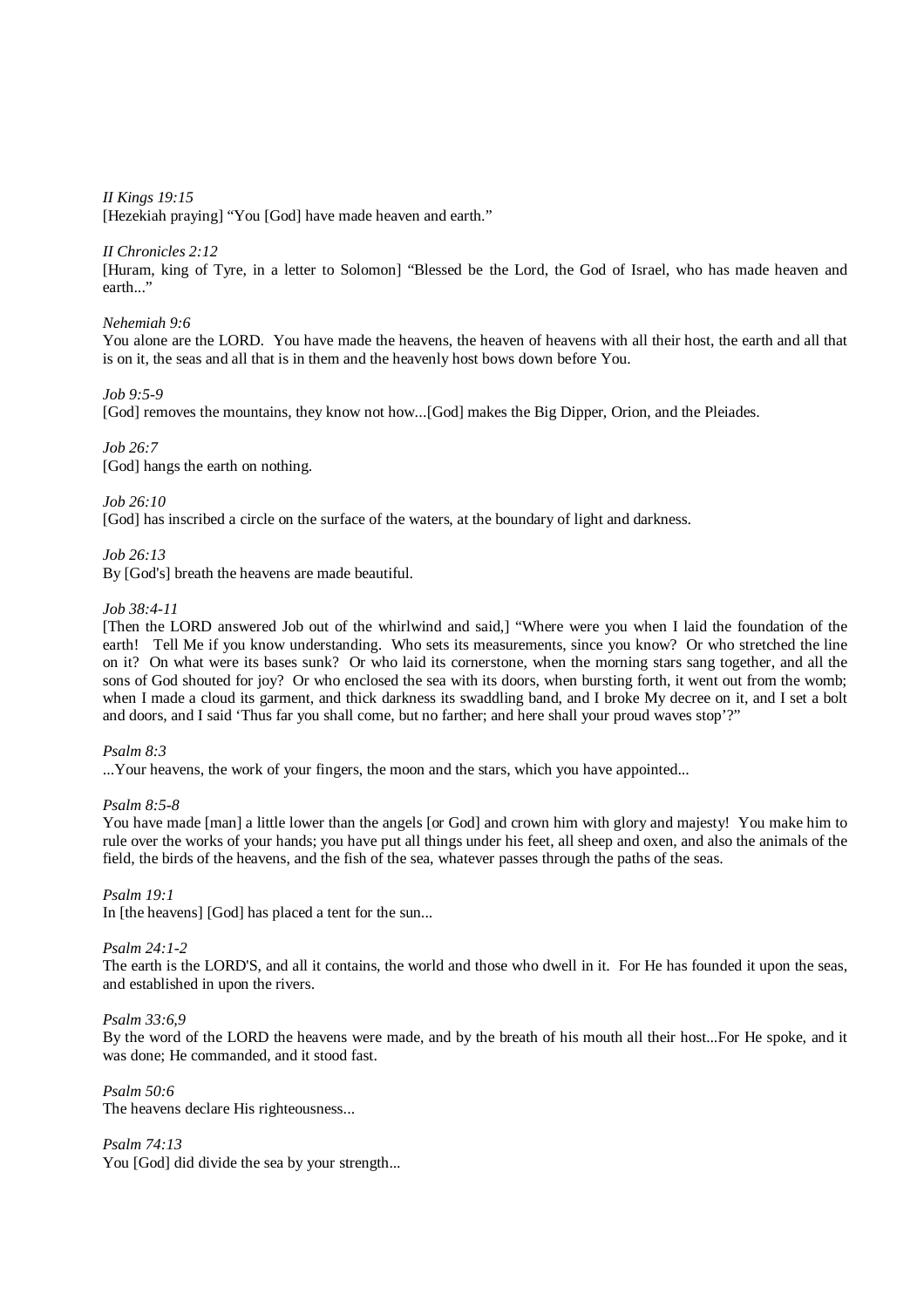*Psalm 74:16-17* 

Yours is the day, Yours is the night; You have prepared the light and the sun. You have established all the boundaries of the earth; You have made summer and winter.

#### *Psalm 75:3*

...It is I who have firmly set its [the earth's] pillars.

### *Psalm 89:11*

The heavens are Yours, the earth is Yours; the world and all it contains, You have founded them. The north and the south, You have created them.

### *Psalm 90:2*

Before the mountains were born, and You did give birth to the earth and the world, even from everlasting to everlasting, you are God.

*Psalm 90:4* 

For a thousand years in Your sight are like yesterday when it passes, or as a watch in the night.

*Psalm 95:5* 

The sea is His, for it was He who made it; and His hands formed the dry land.

*Psalm 96:5*  ...but the LORD made the heavens.

*Psalm 97:6*  The heavens declare His righteousness...

*Psalm 102:25*  Of old You did found the earth; and the heavens are the work of Your hands.

*Psalm 104:5-9* 

[God] established the earth upon its foundations, so that it will not totter forever and ever. You God covered it with the deep as with a garment; the waters were standing above the mountains. At Your rebuke they fled; at the sound of Your thunder they hurried away. The mountains rose; the valleys sank down to the place which You established for them. You set a boundary that they may not pass over; that they may not return to cover the earth.

#### *Psalm 104:14*

[God] causes the grass to grow for the cattle, and the vegetation for the cultivation [or service] of man, so that he may bring forth food from the

earth.

*Psalm 104:19*  [God] made the moon for its seasons; the sun knows the place for its setting.

# *Psalm 115:15-16*

...the LORD, maker of heaven and earth. The heavens are the heavens of the LORD; but the earth He has given to the sons of men.

*Psalm 121:2* 

My help comes from the LORD, who made heaven and earth.

*Psalm 124:8*  Our help is in the name of the LORD, who made heaven and earth.

*Psalm 134:3*  May the LORD bless you from Zion, He who made heaven and earth.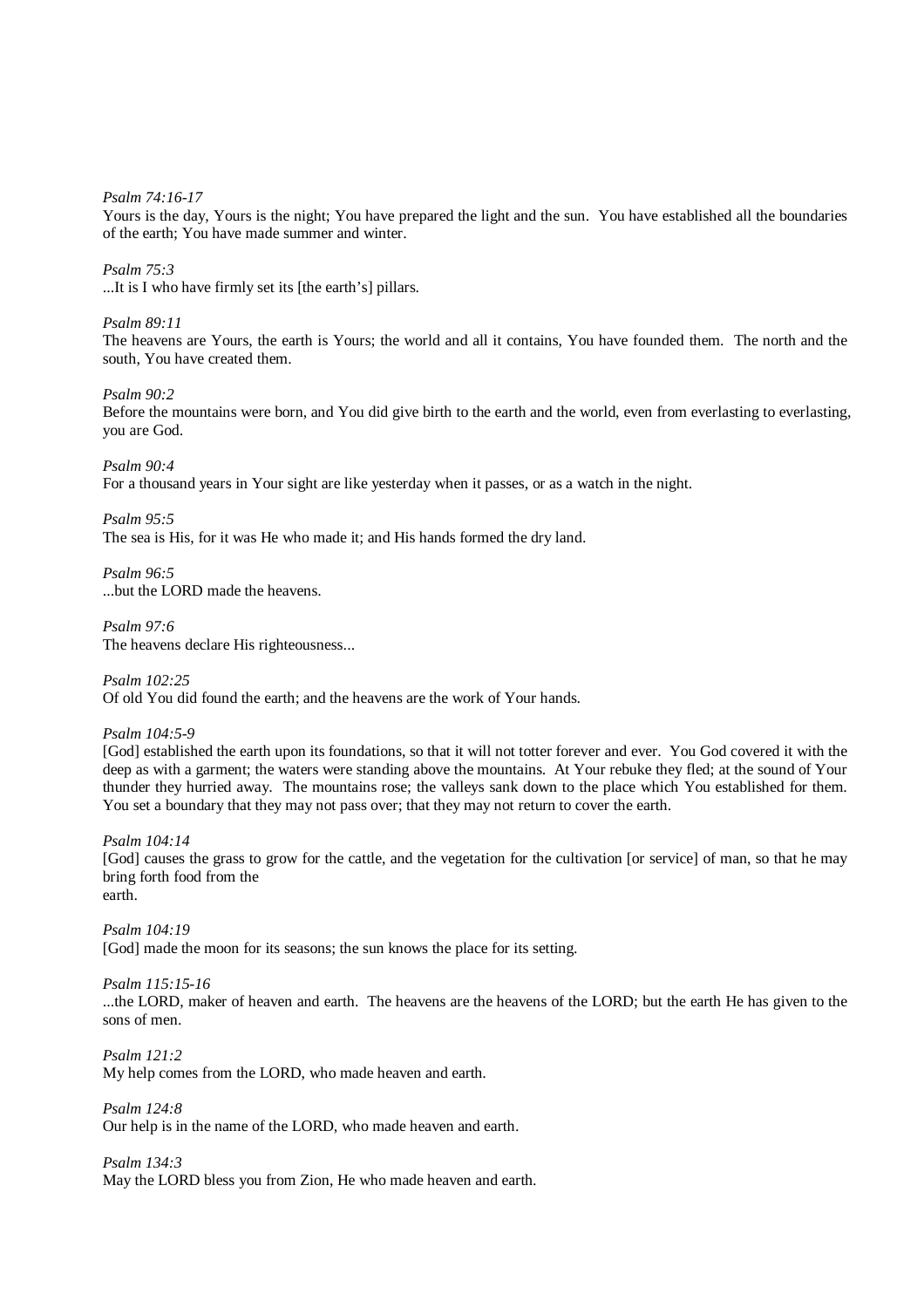#### *Psalm 136:6-9*

[Give thanks to the Lord of lords]...to Him who made the heavens with understanding,...who spread out the earth above the waters,...who made the great lights...the sun to rule by day...the moon and stars to rule by night...for his loving kindness is everlasting.

#### *Psalm 146:6*

[Praise the LORD]...who made heaven and earth, the sea and all that is in them.

### *Psalm 147:4*

[God] counts the number of the stars; He gives names to all of them.

### *Psalm 148:5*

Let [the heavens...sun, moon, all stars...] praise the name of the LORD for He commanded and they were created. He has also established them forever and ever; He has made a decree which will not pass away.

#### *Proverbs 3:19*

The LORD by wisdom founded the earth; by understanding He established the heavens. By His knowledge the deeps were broken up, and the skies drip with dew.

#### *Proverbs 8:23-29*

...the earliest times of the earth...when there were no depths...there were no springs abounding with water. Before the mountains were settled, before the hills...While [God] had not yet made the earth and the outside places, nor the first dust of the world...[God] established the heavens...He inscribed a circle on the face of the deep,...He made firm the skies above...the springs of the deep became strong...He set for the sea its boundary, so that the water should not transgress His command when He marked out the foundations of the earth.

#### *Proverbs 30:4*

Who has established all the ends of the earth? What is His name or His Son's name? Surely you know!

#### *Ecclesiastes 3:11*

He has made everything appropriate [or "beautiful"] in its time. He has also set eternity in their [men's] heart, yet so that man will not find out the work which God has done from the beginning even to the end.

#### Ecclesiastes 7:24

What has been is remote and exceedingly mysterious, who can discover it?

#### *Isaiah 37:16* = repetition of *II Kings 19:15*

#### *Isaiah 40:22*

[God] who is enthroned above the vault of the earth... stretches out the heavens like a curtain and spreads them out like a tent to dwell it.

#### *Isaiah 40:26*

Lift your eyes on high and see who has created these stars, the One who leads forth their host by number, He calls them all by name...

#### *Isaiah 42:5*

Thus says God the LORD, who created the heavens and stretched them out, who spread out the earth and its offspring, who gives breath to the people on it, and spirit to those who walk in it...

#### *Isaiah 43:7*

"...everyone who is called by My name, and whom I have created for My glory, whom I have formed, even whom I have made."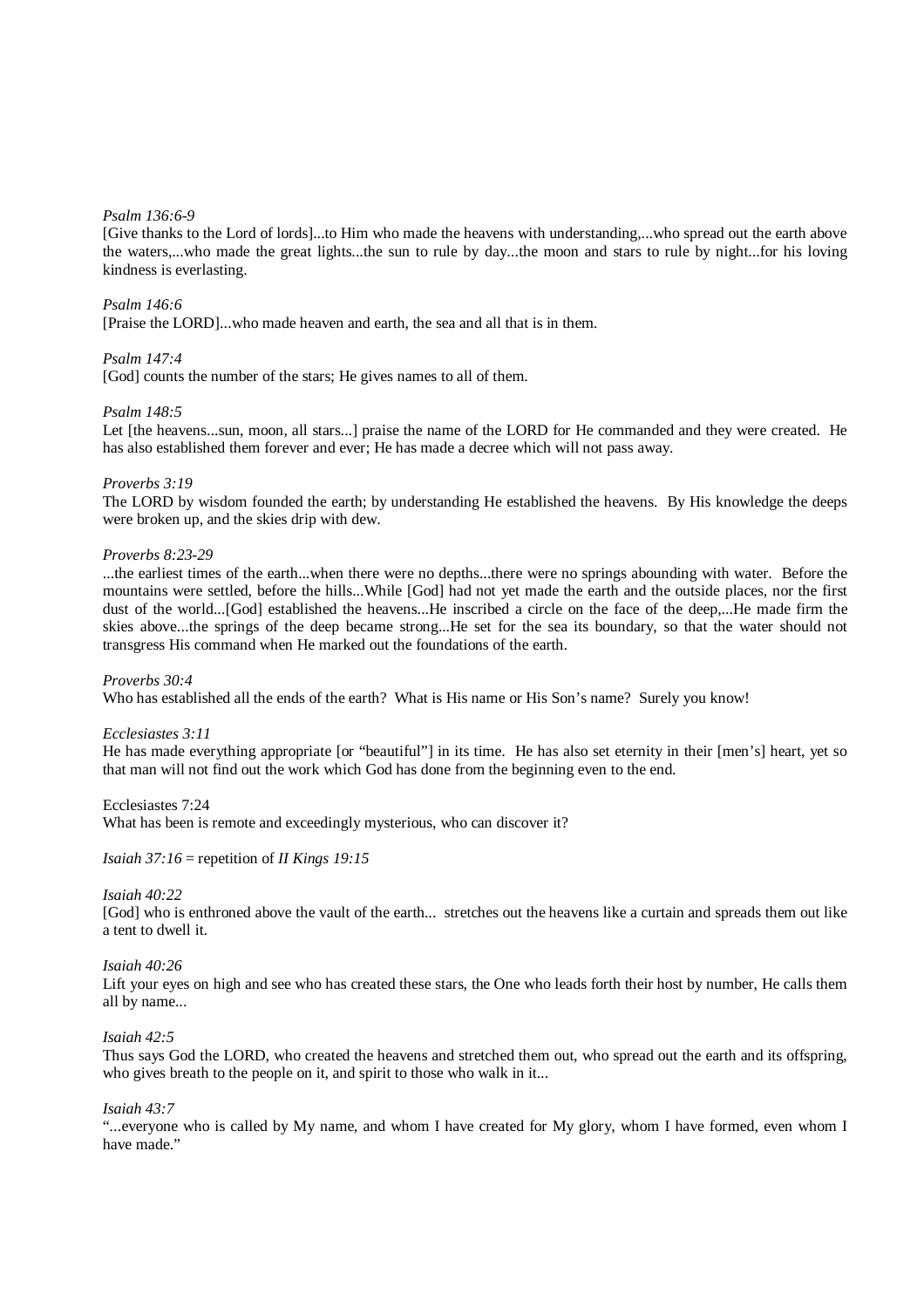*Isaiah 43:10c*  "Before Me there was no god formed, and there will be none after Me."

# *Isaiah 43:12c-13a*

"I am God. Even from eternity I am He..."

# *Isaiah 44:24*

Thus says the LORD, your Redeemer, and the one who formed you from the womb, "I, the LORD, am the maker of all things, stretching out the heavens by myself, and spreading out the earth all alone..."

# *Isaiah 45:7*

[Thus says the LORD]...I am the LORD and there is no other, the One forming light and creating darkness...

# *Isaiah 45:11-12*

Thus says the LORD..."It is I who made the earth, and created man upon it. I stretched out the heavens with My hands, and I ordained all their host."

# *Isaiah 45:18*

For thus says the LORD, who created the heavens (He is the GOD who formed the earth and made it, He established it and did not create it a waste place, but formed it to be inhabited)...

# *Isaiah 48:12-13*

[God speaking] "...I am He, I am the first, I am also the last. Surely My hand founded the earth, and My right hand spread out the heavens; when I call to them, they stand together."

# *Isaiah 51:12-13*

[God speaking] "Who are you...that you have forgotten the LORD your maker, who stretched out the heavens, and laid the foundations of the earth..."

# *Isaiah 54:5*

...your Maker, whose name is the Lord of hosts; and your Redeemer is the Holy One of Israel, who is called the God of all the earth.

# *Isaiah 54:17-18*

For behold, I create new heavens and a new earth...be glad and rejoice forever in what I create...

*Jeremiah 4:23* 

[God speaking] "I looked on the earth, and behold, it was formless [or a waste] and void; and to the heavens, and they had no light."

# *Jeremiah 10:12*

It is He who made the earth by His power, who established the world by His wisdom; and by His understanding He has stretched out the heavens.

# *Jeremiah 27:5*

"I have made the earth, the men and the animals which are on the face of the earth by My great power and by My outstretched arm..."

# *Jeremiah 31:35*

Thus says the LORD, who gives the sun for light by day, and the fixed order [statutes] of the moon and the stars for light by night...

# *Jeremiah 32:17*

Ah Lord GOD! Behold, you have made the heavens and the earth by your great power and by your outstretched arm! Nothing is too difficult for you...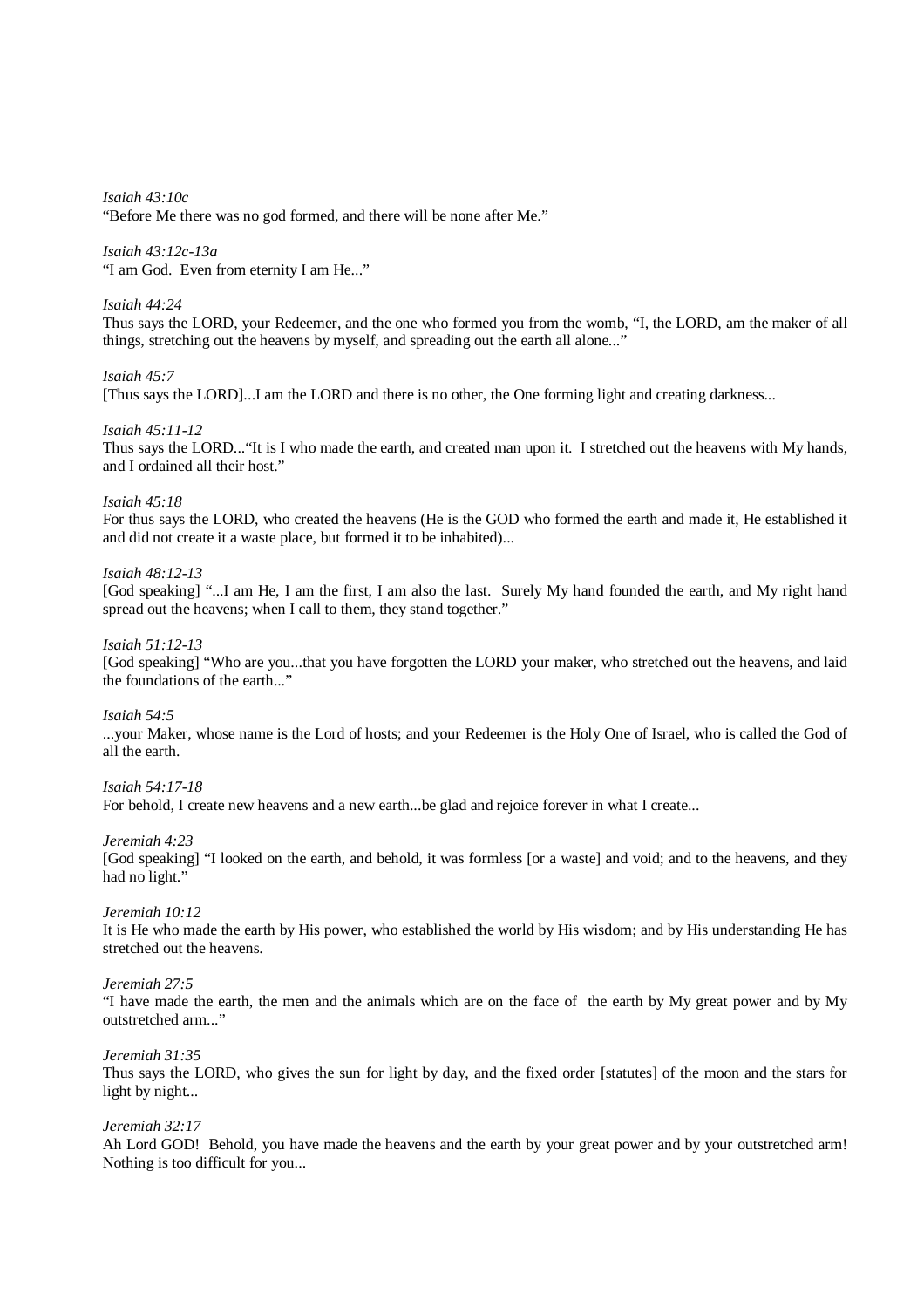*Jeremiah 33:25*  Thus says the LORD, "...My covenant for day and night...and the fixed patterns [statutes] of heaven and earth..."

*Jeremiah 51:15* 

It is He who made the earth by His power, who established the world by His wisdom.

*Jeremiah 51:19* 

The portion of Jacob is not like these [molten idols which are made by goldsmiths and which do not breath]; for the Maker of all is He...

*Amos 5:8*  He who made the Pleiades and Orion...

*Amos 9:7*  ...[God] has founded His vaulted dome over the earth...

*Habakkuk 3:3*  His splendor covers the heavens...

*Matthew 13:35*  ...things hidden since the foundation of the world.

# *Matthew 19:4-5*

And He [Jesus] answered and said "Have you not read, that He who created them from the beginning made them male and female..."

*Mark 10:6-8*  [But Jesus said to them,] "But from the beginning of creation, God made them male and female..."

*Mark 13:19*  ...such as has not occurred since the beginning of the creation which God created...

# *John 1:1-3*

In the beginning was the Word, and the Word was with God, and the Word was God. He was in the beginning with God. All things came into being by Him, and apart from Him nothing came into being that has come into being. In Him was life, and the life was the light of men.

*John 1:10* 

...the world was made through Him [Jesus].

# *Acts 14:15*

We [Paul and Barnabus]...preach the gospel to you in order that you should turn...to a living God, who made the heaven and the earth and the sea, and all that is in them.

# *Acts 17:24*

[St. Paul speaking] "The God who made the world and all things in it, since He is Lord of heaven and earth, does not dwell in temples made with hands...He himself gives to all life and breath to all things; and he made from one every nation of mankind to live on all the face of the earth..."

# *Romans 1:20*

For since the creation of the world His invisible attributes, His eternal power and divine nature, have been clearly seen, being understood through what has been made, so that [men who suppress the truth in unrighteousness] are without excuse.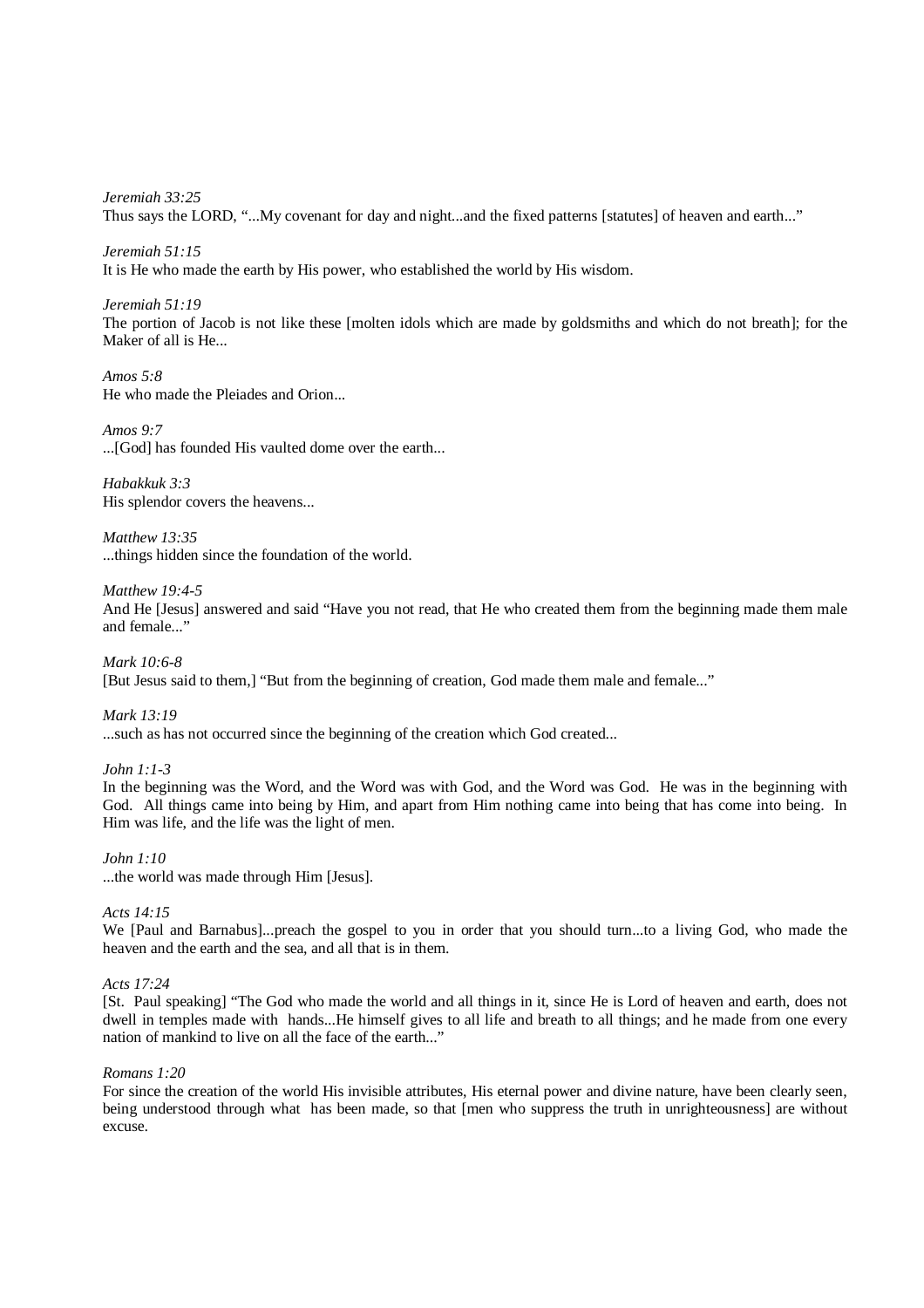#### *Romans 8:19-22*

For the anxious longing of the creation waits eagerly for the revealing of the sons of God. For the creation was subjected to futility, not of its own will, but because of Him who subjected it, in hope that the creation itself also will be set free from its slavery to corruption into the freedom of the

glory of the children of God. For we know that the whole creation groans and suffers pains of childbirth together until now.

#### *Romans 11:33-36*

Oh, the depths of the riches and the wisdom and knowledge of God! How unsearchable are His judgments and unfathomable His ways. For who has known the mind of the Lord...from Him and through Him and to Him are all things...

#### *I Corinthians 8:6*

...yet for us there is but one God, the Father, from whom are all things, and we exist for Him; and one Lord Jesus Christ, by whom are all things, and we exist through Him.

# *I Corinthians 11:7*

...man...is the image and glory of God...

#### *I Corinthians 13:9-10*

For we know in part...but when the perfect comes, the partial will be done away.

#### *I Corinthians 13:12*

For now we see in a mirror dimly, but then face to face; now I know in part, but then I shall know fully just as I also have been fully known.

#### *I Corinthians 15:45*

So also it is written, "The first man, Adam, became a living soul."

#### *I Corinthians 15:40-41*

There are also heavenly bodies and earthly bodies, but the glory of the heavenly is one, and the glory of the earthy is another. There is one glory of the sun, and another glory of the moon, and another glory of the stars; for star differs from star in glory.

*I Corinthians 15:47*  The first man is from the earth, made of dust [or, "earthy"].

#### *II Corinthians 4:6*

For God who said "Light shall shine out of darkness," is the One who has shone in our hearts to give the light of the knowledge of the glory of God in the face of Christ.

#### *Colossians 1:16-17*

For by Him [Jesus] all things were created, both in the heavens and on earth, visible and invisible, whether thrones or dominions or rulers or authorities – all things have been created by Him and through Him. And He has existed before all things, and in Him all things hold together.

#### *I Timothy 4:4*

For everything created by God is good, and nothing is to be rejected, if it is received with gratitude...

#### *Hebrews 1:1-3*

God...has spoken to us in His Son...through whom also He made the world...[Jesus] upholds all things by the word of His power.

#### *Hebrews 1:10*

You, Lord, in the beginning laid the foundation of the earth, and the heavens are the work of your hands...